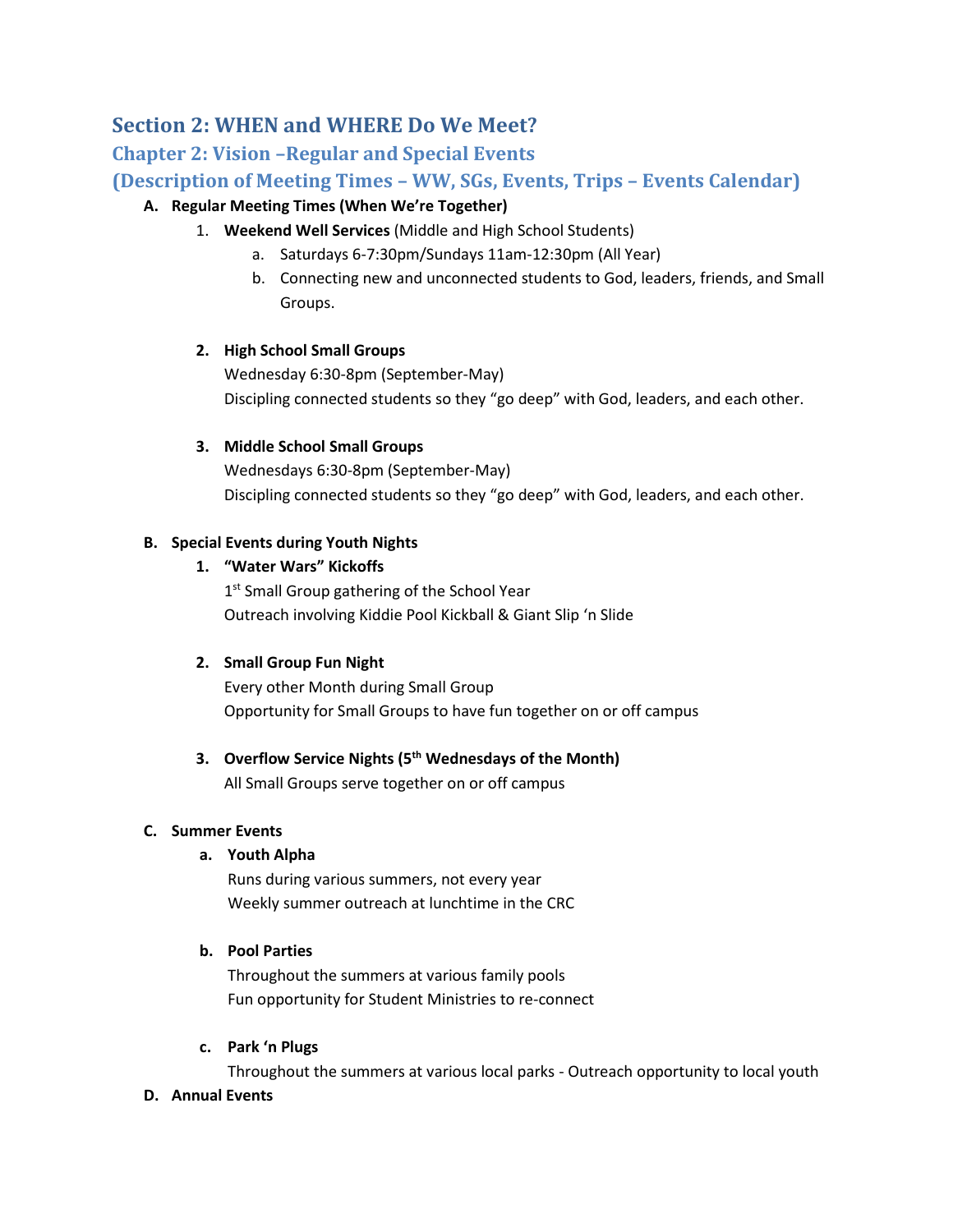#### **a. Superbowl Parties**

Occurs on Superbowl Sunday Student Ministry Small Groups get together at locations of their choosing

#### **b. Burly/Girly Weekends**

2 separate overnight events in May or June Fun events which train students to become godly men/women

#### **c. Sail-Up Weekend**

Last or 2<sup>nd</sup> to last weekend in August during our Weekend Well Services Brunch welcoming the new 6<sup>th</sup> graders to Middle School and 9<sup>th</sup> Graders to High School

#### **d. Flag Football Tournament**

Saturday in October or November Outreach event featuring Flag Football Tournaments, pizza, wings, and Gospel presentation

#### **e. Christmas Coffeehouses**

Weekend before Christmas during Weekend Well Services Event featuring the artistic and musical gifts of students in "The Well"

#### **f. New Year's Eve Eve Party**

Occurs on New Year's Eve Eve from approximately 5-11pm Outreach event featuring food, fun, and Gospel presentation

#### **E. Trips**

#### **1. Dare2Share Conference**

Occurs every two years on Friday-Saturday in April in Washington D.C. Conference to help students grow in sharing the Gospel

#### **2. Planet Wisdom Conference**

Occurs every two years on a Friday – Saturday in March in Washington D.C. Conference to help students grow in their personal faith/God's Word

#### **3. Summer Trips**

Week-long missions trips and conferences during the summer Include local, out of state, and international trips to help students grow in faith and leadership

**F. Events Calendar – Annual** (See Attached)

**Major Events for 2020-2021**

**August 30 –** Sail-Up Brunch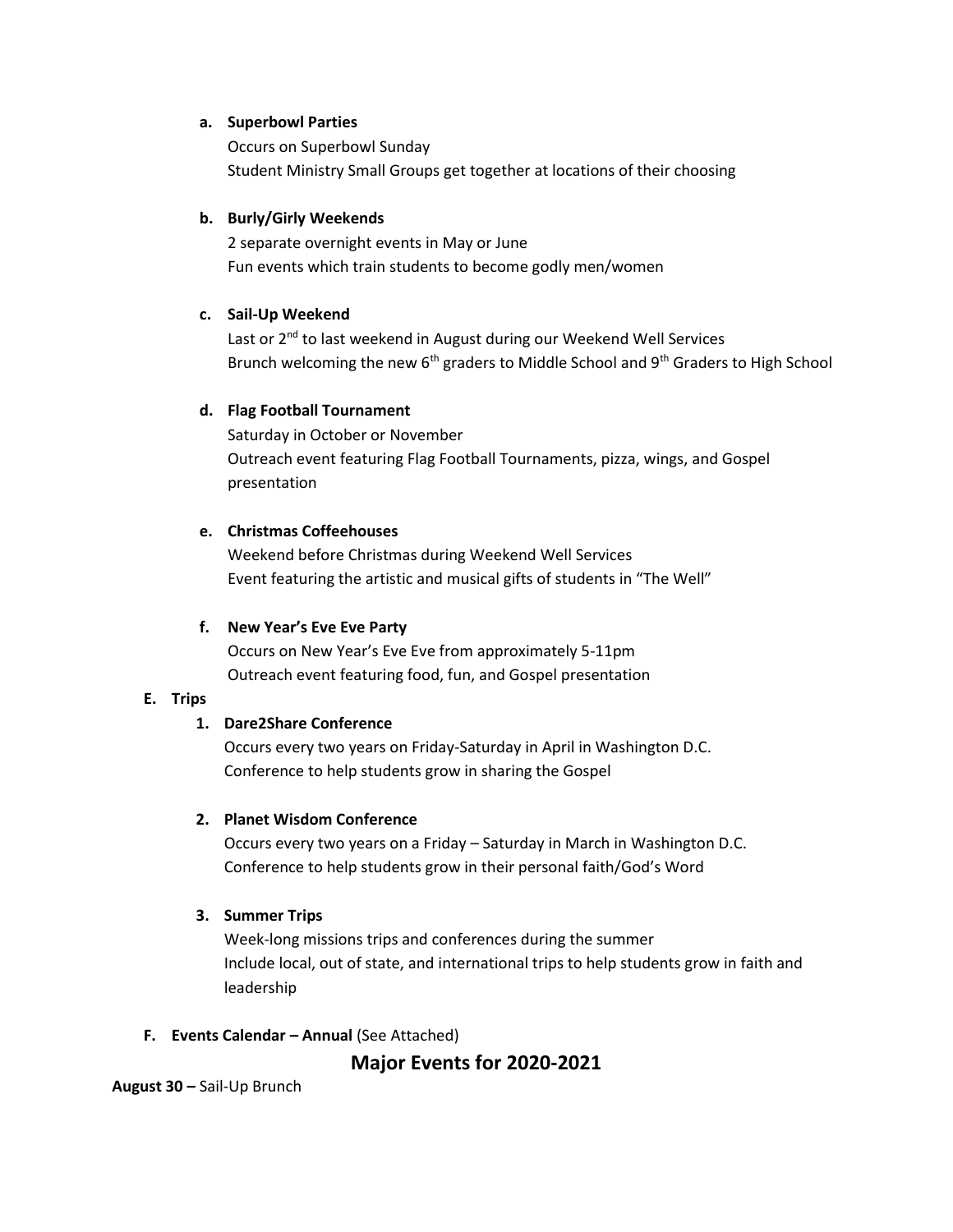**September 2-** All Volunteer Training **September 5/6** – Family Worship Weekend; OFF Weekend Well **September 6** – Student Leader Training & Secret Mission **September 4** – All Volunteer Training **September 9 –** Kick-off Event (Middle School and High School Small Groups) **September 29** – OVERFLOW Service Night – High School **October 10** – Dare2Share Live Event **October 14 –** Small Group- Group Night **October 20** – Vision Team Meeting **October 25** – Student Leader Applications Out for Winter/Spring **October 28** – OVERFLOW Service Night – Middle School **November 7** – Turkey Bowl Flag Football Tournament **November 25** – OFF (Small Groups) **December 2** – Overflow Service Night (Small Groups) **December 6 –** Student Leader Applications Due **December 16 –** GROUP Night (Small Groups) **December 19/20** – Weekend Well – Christmas Event **December 23/30** – OFF (Small Groups) **December 26/27** – Family Worship; OFF Weekend Well **December 30** – Eve Event



**January 6 –** No Middle School and High School Small Groups; Family Ministry Event **January 13 –** Small Groups Winter Kickoff **January 14/21 –** Staff Vision Meetings **January 19** – Vision Team Meeting

**\*\*(See Back for more 2020 Events.)\*\***